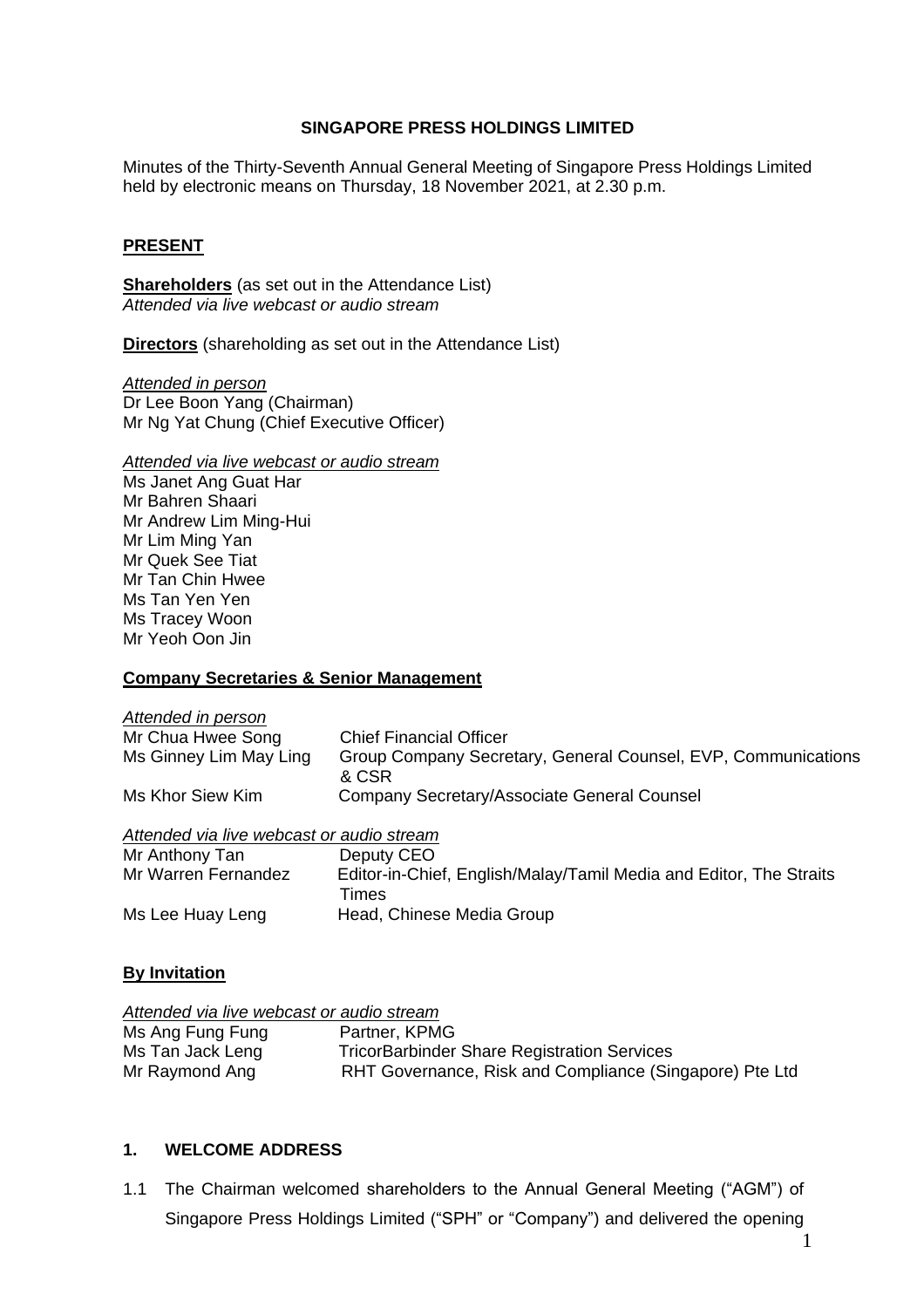remarks on the performance of the Company. The Chairman's opening remarks would be published on the Company's website and on SGXNET.

1.2 The Chairman then called the meeting to order.

## **2. QUORUM**

- 2.1 The Chairman said that due to the COVID-19 situation in Singapore, this AGM was being conducted by electronic means pursuant to the COVID-19 (Temporary Measures) (Alternative Arrangements for Meetings for Companies, Variable Capital Companies, Business Trusts, Unit Trusts and Debenture Holders) Order 2020. Shareholders who were accessing this Meeting electronically would be treated as present and named in the attendance list.
- 2.2 The Chairman informed the shareholders that there was sufficient quorum to constitute the meeting as required under the Company's Constitution.
- 2.3 The Chairman introduced the Chief Executive Officer ("CEO") and Director, Mr Ng Yat Chung, and Mr Chua Hwee Song, Chief Financial Officer, who were present with him in the meeting room.
- 2.4 He introduced the Board members who were joining the AGM via webcast: Ms Janet Ang, Mr Bahren Shaari, Mr Andrew Lim, Mr Lim Ming Yan, Mr Quek See Tiat, Mr Tan Chin Hwee, Ms Tan Yen Yen, Ms Tracey Woon and Mr Yeoh Oon Jin. He welcomed Ms Ang Fung Fung from KPMG, the Company's independent auditor.
- 2.5 The Chairman said that the Company had responded to the substantial and relevant questions on the resolutions to be proposed at the meeting which had been submitted by shareholders prior to this meeting. The questions and responses had been made available on the Company's website and on SGXNET prior to the meeting.
- 2.6 He said that shareholders may also submit substantial and relevant questions related to the resolutions to be tabled for approval at the AGM "live" during the meeting by typing in and submitting their questions through the "live" chat function via the audiovisual webcast platform. These would be addressed during the "live" Question and Answer (Q&A) session.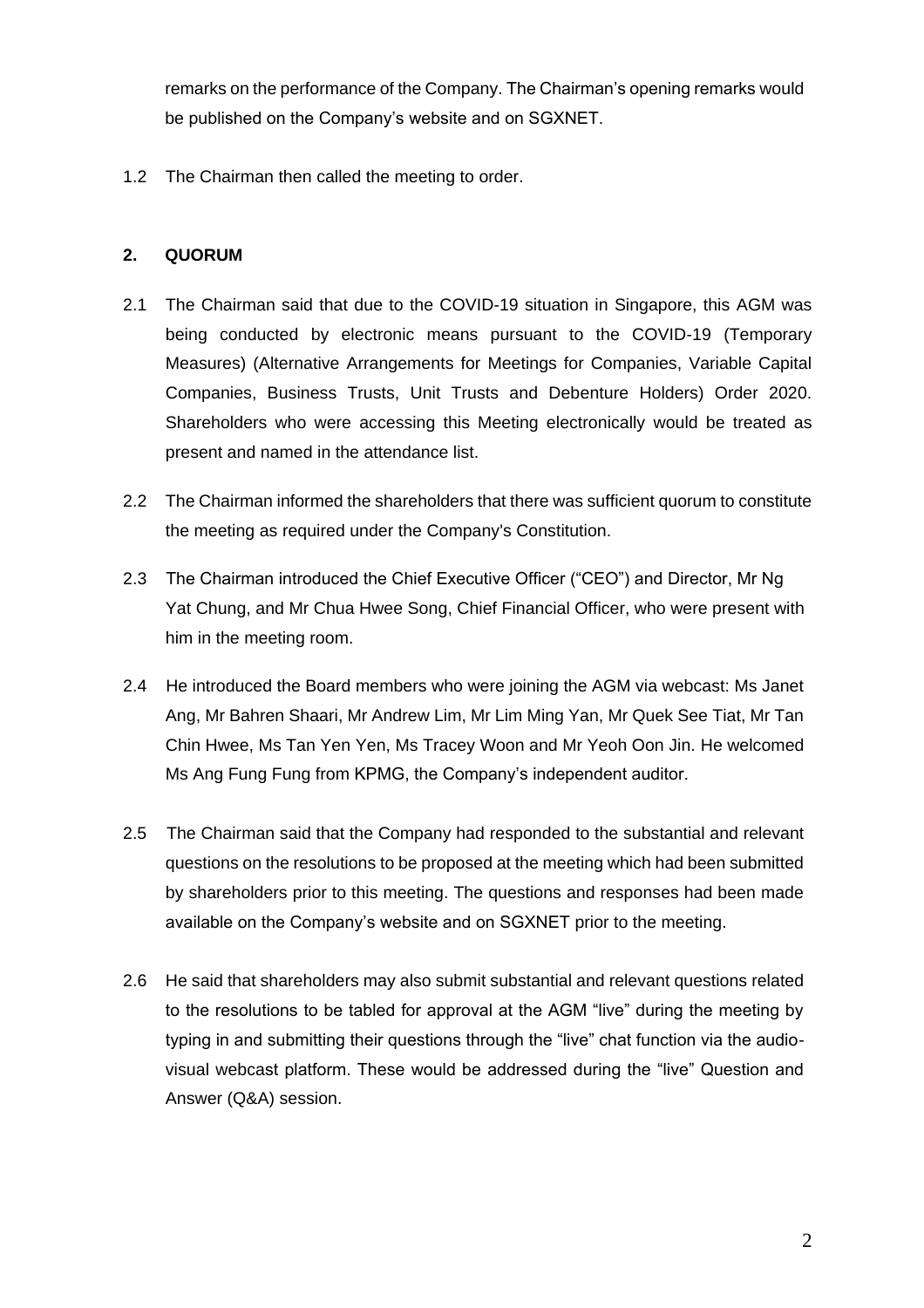## **3. VOTING**

- 3.1 The Chairman said that in the light of the Covid-19 situation in Singapore, there was no physical attendance by shareholders and no live voting at this AGM. He said that he had been appointed by shareholders as their proxy to vote on their behalf at this AGM. Accordingly, he would be voting, or abstaining from voting, on behalf of such shareholders in accordance with their specified instructions on each resolution.
- 3.2 Proxy forms submitted at least 72 hours before the AGM, the number of votes for and against each resolution, and the number of shares in respect of which the Chairman of the meeting was directed to abstain from voting on each resolution, had been checked and verified by the scrutineers of the meeting.
- 3.3 Voting would be conducted by poll, and the results of the poll for each resolution would be announced during the course of this meeting.
- 3.4 As Chairman of the meeting and proxy for shareholders, Dr Lee Boon Yang advised that he would be proposing all resolutions to be tabled for shareholders' approval at the meeting, with the exception of Ordinary Resolution 3(i), which relates to his own re-election as a Director of the Company, and Ordinary Resolution 5, which relates to the Directors' fees for the financial year ending 31 August 2022.

## **4. PRESENTATION BY CEO**

- 4.1 The Chairman invited the CEO, Mr Ng Yat Chung, to address shareholders.
- 4.2 Mr Ng gave an overview of the performance of the SPH Group in the financial year ended 31 August 2021.

## **5. QUESTION & ANSWER SESSION**

- 5.1 The Chairman addressed the questions which shareholders have submitted via the "live" chat function during this meeting.
- 5.2 Shareholders' questions were raised and addressed, as set out in the Appendix to these minutes.
- 5.3 The Chairman thanked all shareholders for their questions.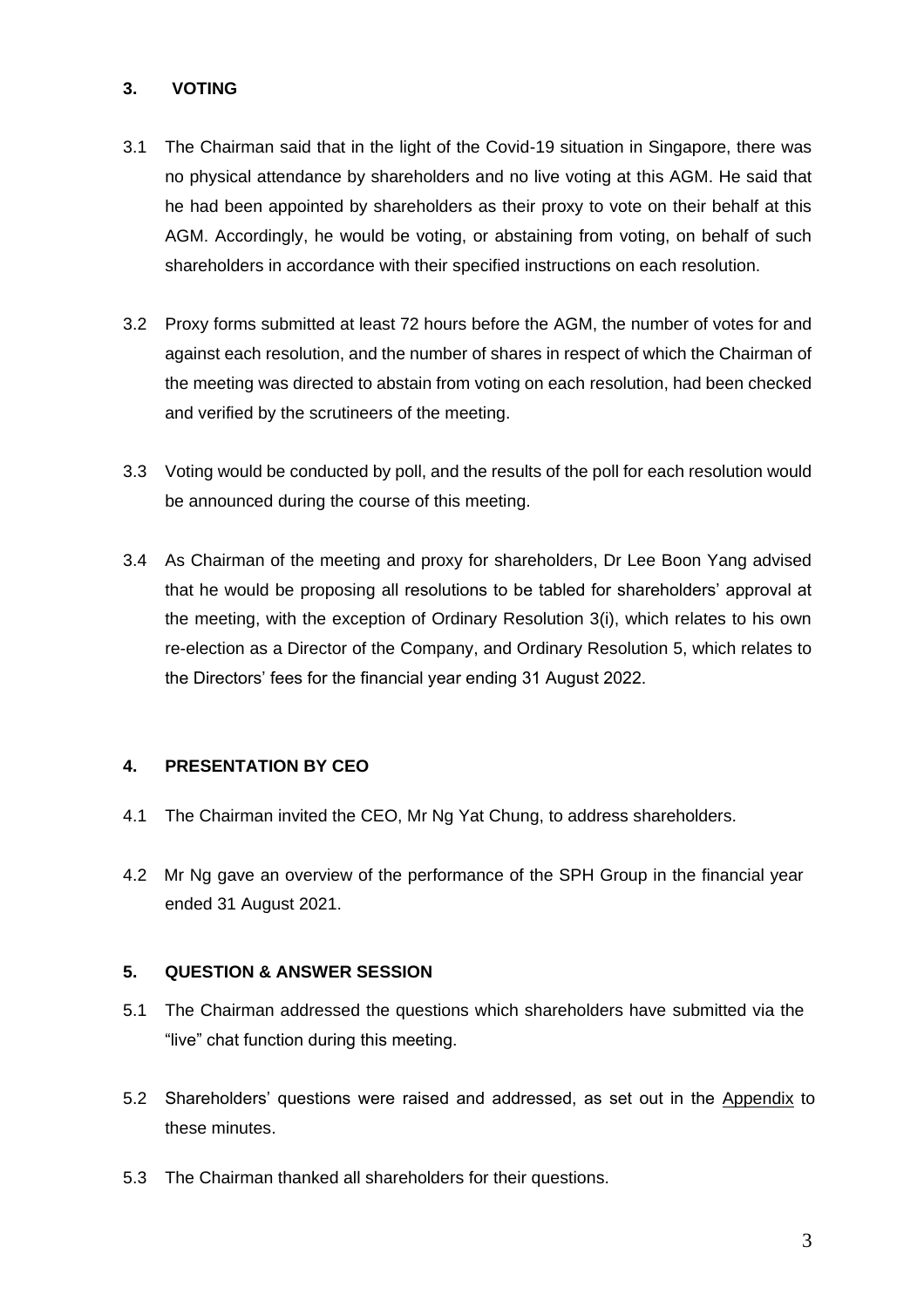#### **6. NOTICE OF MEETING**

6.1 The notice dated 2 November 2021 convening the meeting was agreed to be taken as read.

## **ORDINARY BUSINESS**

#### **7. AGENDA ITEM NO. 1: DIRECTORS' STATEMENT AND AUDITED FINANCIAL STATEMENTS & THE AUDITOR'S REPORT THEREON**

- 7.1 The Chairman said that item 1 on the Agenda was to receive and adopt the Directors' Statement and Audited Financial Statements for the financial year ended 31 August 2021, and the Auditor's Report thereon.
- 7.2 The Chairman proposed:

"That the Directors' Statement and Audited Financial Statements for the financial year ended 31 August 2021, and the Auditor's Report thereon, be and are hereby approved and adopted."

7.3 The motion was put to the vote. The results on the vote by way of poll were as follows:

| <b>Resolution Number</b><br>and Details                                                                                                                     | <b>Total Number of</b><br><b>Shares</b>                                  | For                        |                 | <b>Against</b> |                           |
|-------------------------------------------------------------------------------------------------------------------------------------------------------------|--------------------------------------------------------------------------|----------------------------|-----------------|----------------|---------------------------|
|                                                                                                                                                             | Represented by<br>Votes For and<br>Against the<br>Relevant<br>Resolution | Number of<br><b>Shares</b> | Percentage<br>% | <b>Shares</b>  | Number of Percentage<br>℅ |
| <b>Ordinary Resolution 1</b><br>To receive and adopt<br>the Directors' Statement<br>and Audited Financial<br>Statements and the<br>Auditor's Report thereon | 211,369,290                                                              | 211,339,290                | 99.99           | 30,000         | 0.01                      |

7.4 Based on the polling results, the Chairman declared Ordinary Resolution 1 carried.

#### **8. AGENDA ITEM NO. 2: FINAL DIVIDEND**

- 8.1 The Chairman said that item 2 was to declare a final dividend.
- 8.2 The Chairman proposed:-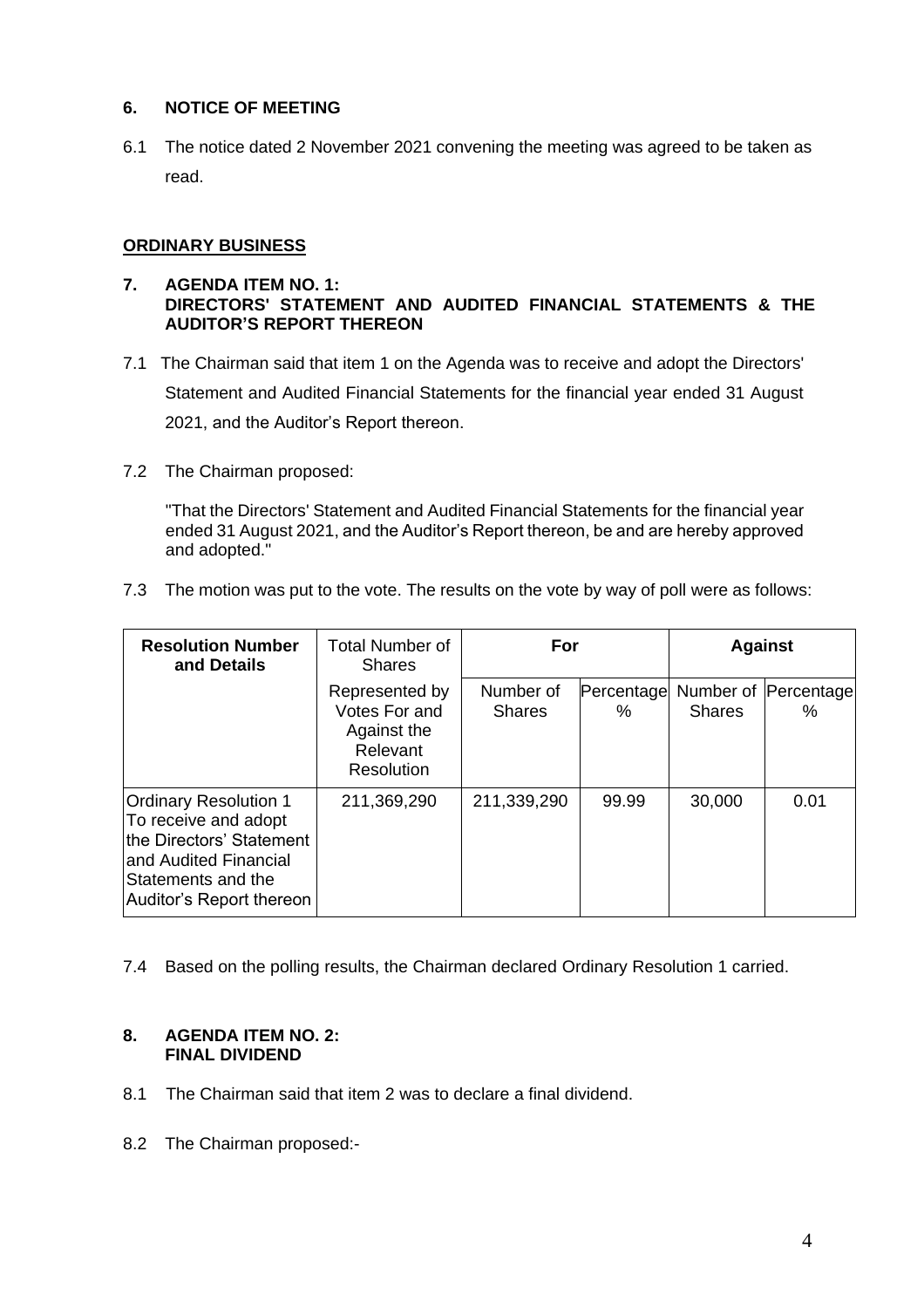"That a final dividend of 3 cents per ordinary/management share, on a tax-exempt basis, be paid on 30 November 2021 in respect of the financial year ended 31 August 2021 to all management and ordinary shareholders who are on the Register of Members as at 5.00 p.m. on 23 November 2021."

8.3 The motion was put to the vote. The results on the vote by way of poll were as follows:

| <b>Resolution Number</b><br>and Details                        | Total Number of<br><b>Shares</b>                                                |                            | For             |               | <b>Against</b>               |
|----------------------------------------------------------------|---------------------------------------------------------------------------------|----------------------------|-----------------|---------------|------------------------------|
|                                                                | Represented by<br>Votes For and<br>Against the<br>Relevant<br><b>Resolution</b> | Number of<br><b>Shares</b> | Percentage<br>% | <b>Shares</b> | Number of Percentage<br>$\%$ |
| <b>Ordinary Resolution 2</b><br>To declare a Final<br>Dividend | 212,426,590                                                                     | 209,605,385                | 98.67           | 2,821,205     | 1.33                         |

8.4 Based on the polling results, the Chairman declared Resolution 2 carried.

### **9. AGENDA ITEM NO. 3: RE-ELECTION OF DIRECTORS (ARTICLES 116 AND 117)**

9.1 The Chairman announced that item 3 related to the re-election of Directors, who retire in accordance with the Company's Constitution, and who being eligible, had offered themselves for re-election.

## 9.2 **AGENDA ITEM NO. 3(i):**

 The Chairman said that as disclosed in the Notice of this Meeting, pursuant to Rule 210(5)(d)(iii) of the Listing Manual of the Singapore Exchange Securities Trading Limited which takes effect from 1 January 2022, he was appointed to the Board in October 2011, and would be considered a non-independent Director with effect from 1 January 2022 solely on account of his having completed more than nine years of service on the Board. The Company would in due course review the need for the appointment of a lead independent Director with effect from 1 January 2022.

9.3 Mr Ng Yat Chung proposed:

"That Dr Lee Boon Yang, a Director retiring under the Company's Constitution, be and is hereby re-elected a Director of the Company."

9.4 The motion was put to the vote. The results on the vote by way of poll were as follows: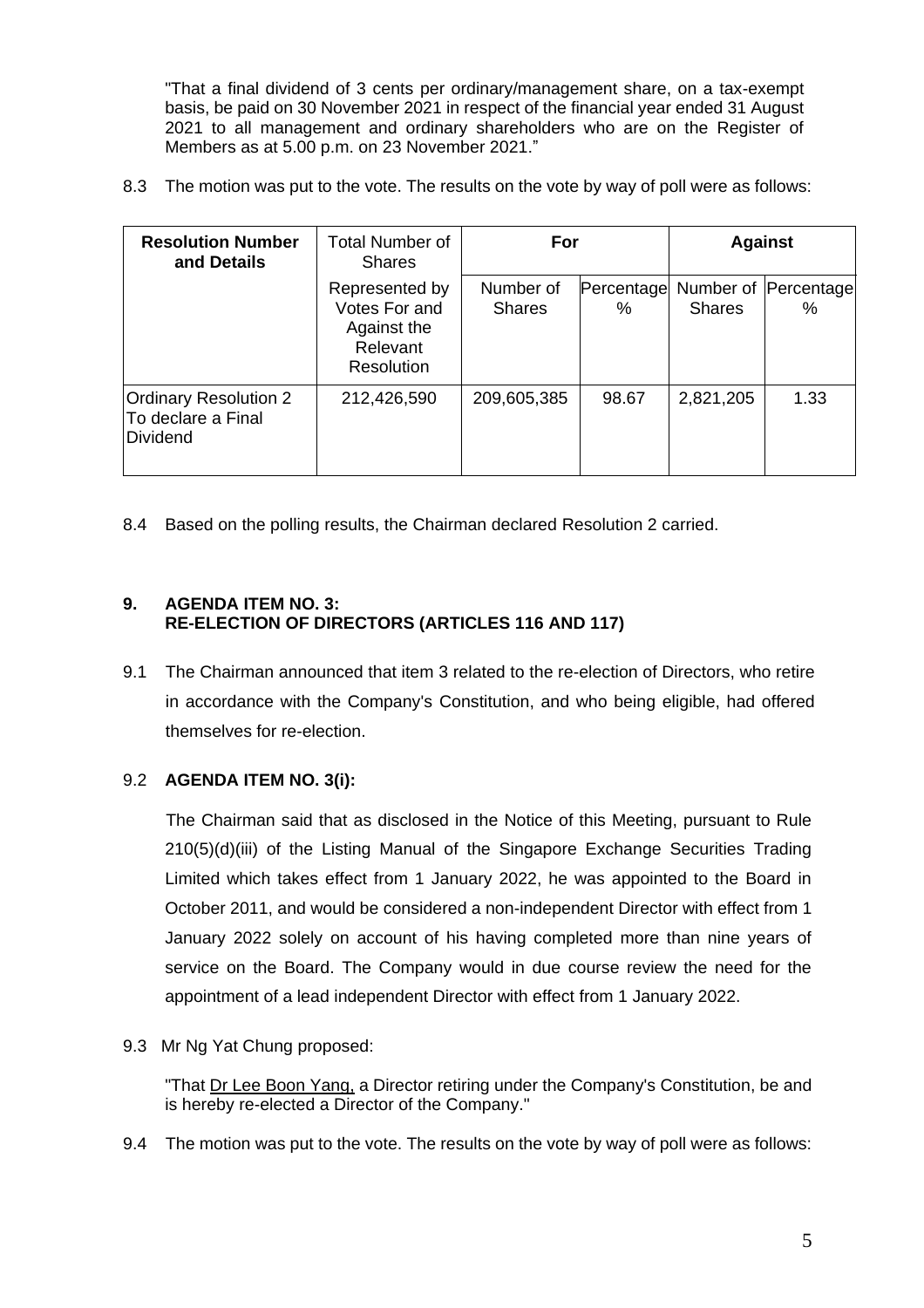| <b>Resolution Number</b><br>and Details                                                                        | Total Number of<br><b>Shares</b>                                         | For                        |                 | <b>Against</b> |                           |
|----------------------------------------------------------------------------------------------------------------|--------------------------------------------------------------------------|----------------------------|-----------------|----------------|---------------------------|
|                                                                                                                | Represented by<br>Votes For and<br>Against the<br>Relevant<br>Resolution | Number of<br><b>Shares</b> | Percentage<br>℅ | <b>Shares</b>  | Number of Percentage<br>% |
| Ordinary Resolution 3(i)<br>To re-elect Mr Lee Boon<br>Yang as Director<br>pursuant to Articles 116<br>and 117 | 3,467,453,686                                                            | 3,459,123,033              | 99.76           | 8,330,653      | 0.24                      |

9.5 Based on the polling results, the Chairman declared Resolution 3(ii) carried.

### 10. **AGENDA ITEM NO. 3(ii):**

10.1 The Chairman proposed:

"That Mr Tan Chin Hwee, a Director retiring under the Company's Constitution, be and is hereby re-elected a Director of the Company."

10.2 The motion was put to the vote. The results on the vote by way of poll were as follows:

| <b>Resolution Number</b><br>and Details                                                                         | <b>Total Number of</b><br><b>Shares</b>                                  | For                        |                 | <b>Against</b>             |                    |
|-----------------------------------------------------------------------------------------------------------------|--------------------------------------------------------------------------|----------------------------|-----------------|----------------------------|--------------------|
|                                                                                                                 | Represented by<br>Votes For and<br>Against the<br>Relevant<br>Resolution | Number of<br><b>Shares</b> | Percentage<br>℅ | Number of<br><b>Shares</b> | Percentage<br>$\%$ |
| Ordinary Resolution 3(ii)<br>To re-elect Mr Tan Chin<br>Hwee as Director<br>pursuant to Articles 116<br>and 117 | 3,468,416,233                                                            | 3,468,183,308              | 99.99           | 232,925                    | 0.01               |

10.3 Based on the polling results, the Chairman declared the Resolution 3(ii) carried.

#### 11. **AGENDA ITEM NO. 3(iii):**

11.1 The Chairman proposed:

"That Ms Janet Ang Guat Har, a Director retiring under the Company's Constitution, be and is hereby re-elected a Director of the Company."

11.2 The motion was put to the vote. The results on the vote by way of poll were as follows: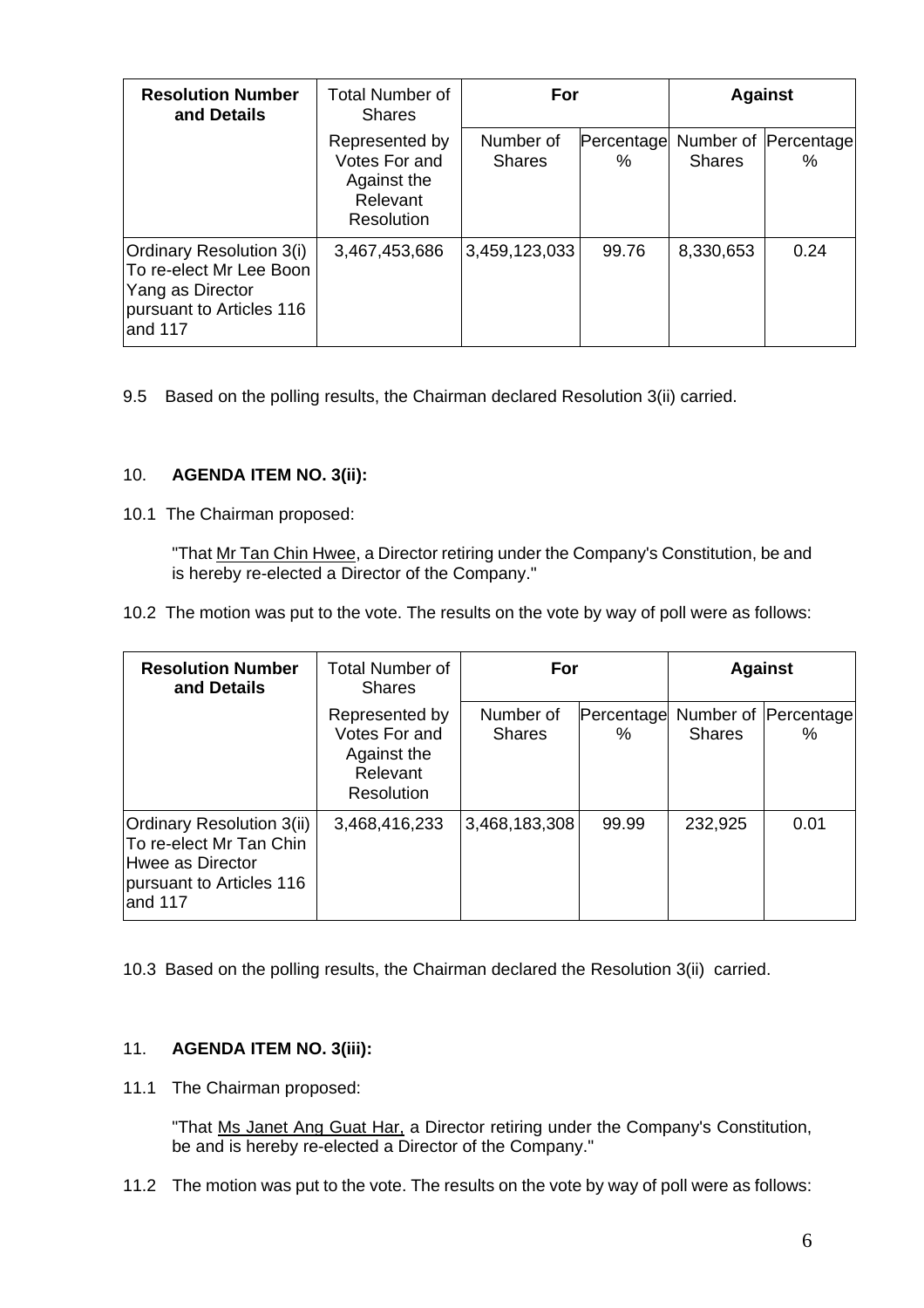| <b>Resolution Number</b><br>and Details                                                                                         | <b>Total Number of</b><br><b>Shares</b>                                  | For                        |                 | <b>Against</b> |                              |
|---------------------------------------------------------------------------------------------------------------------------------|--------------------------------------------------------------------------|----------------------------|-----------------|----------------|------------------------------|
|                                                                                                                                 | Represented by<br>Votes For and<br>Against the<br>Relevant<br>Resolution | Number of<br><b>Shares</b> | Percentage<br>℅ | <b>Shares</b>  | Number of Percentage<br>$\%$ |
| <b>Ordinary Resolution</b><br>3(iii)<br>To re-elect Ms Janet<br>Ang Guat Har as<br>Director pursuant to<br>Articles 116 and 117 | 3,468,416,233                                                            | 3,451,603,722              | 99.52           | 16,812,511     | 0.48                         |

11.3 Based on the polling results, the Chairman declared Resolution 3(iii) carried.

### 12. **AGENDA ITEM NO. 3(iv):**

12.1 The Chairman proposed:

"That Ms Tan Yen Yen, a Director retiring under the Company's Constitution, be and is hereby re-elected a Director of the Company."

12.2 The motion was put to the vote. The results on the vote by way of poll were as follows:

| <b>Resolution Number</b><br>and Details                                                                                 | <b>Total Number of</b><br><b>Shares</b>                                  | For                        |                 | <b>Against</b> |                              |
|-------------------------------------------------------------------------------------------------------------------------|--------------------------------------------------------------------------|----------------------------|-----------------|----------------|------------------------------|
|                                                                                                                         | Represented by<br>Votes For and<br>Against the<br>Relevant<br>Resolution | Number of<br><b>Shares</b> | Percentage<br>℅ | <b>Shares</b>  | Number of Percentage<br>$\%$ |
| <b>Ordinary Resolution</b><br>3(iv)<br>To re-elect Ms Tan Yen<br>Yen as Director<br>pursuant to Articles 116<br>and 117 | 3,468,373,433                                                            | 3,455,586,341              | 99.63           | 12,787,092     | 0.37                         |

12.3 Based on the polling results, the Chairman declared Resolution 3(iv) carried.

#### **13. AGENDA ITEM NO. 4: RE-ELECTION OF DIRECTOR (ARTICLE 120)**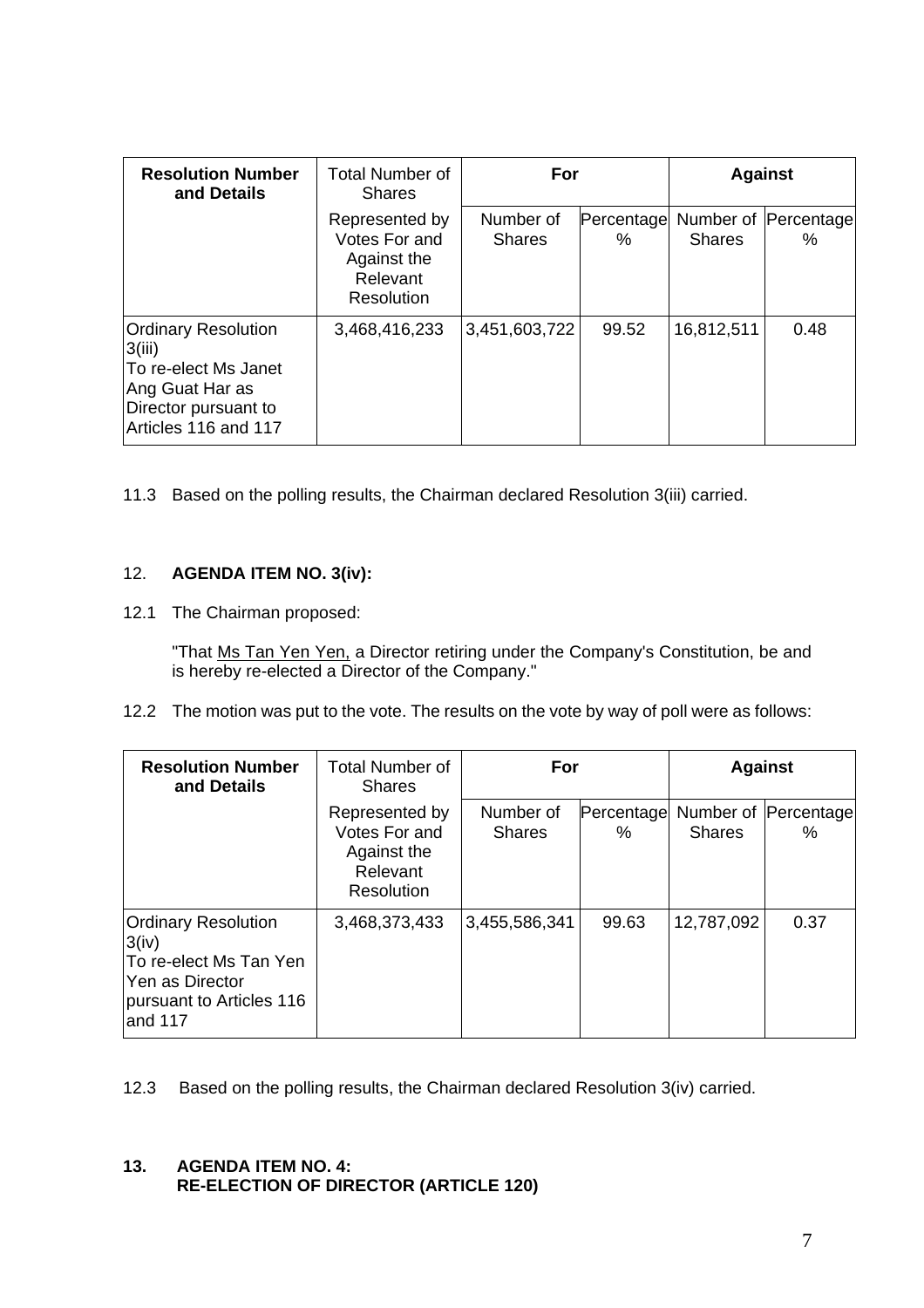#### 13.1 The Chairman proposed:

"That Mr Yeoh Oon Jin, a Director retiring under the Company's Constitution, be and is hereby re-elected a Director of the Company."

13.2 The motion was put to the vote. The results on the vote by way of poll were as follows:

| <b>Resolution Number</b><br>and Details                                                               | <b>Total Number of</b><br><b>Shares</b>                                         | For                        |                 | <b>Against</b> |                              |
|-------------------------------------------------------------------------------------------------------|---------------------------------------------------------------------------------|----------------------------|-----------------|----------------|------------------------------|
|                                                                                                       | Represented by<br>Votes For and<br>Against the<br>Relevant<br><b>Resolution</b> | Number of<br><b>Shares</b> | Percentage<br>% | <b>Shares</b>  | Number of Percentage<br>$\%$ |
| <b>Ordinary Resolution 4</b><br>To re-elect Mr Yeoh<br>Oon Jin as Director<br>pursuant to Article 120 | 3,468,415,433                                                                   | 3,468,366,033              | 100.00          | 49,400         | 0.00                         |

13.3 Based on the polling results, the Chairman declared Resolution 4 carried.

## 14. **AGENDA ITEM NO. 5: DIRECTORS' FEES FOR FINANCIAL YEAR 2022**

- 14.1 The Chairman said that the purpose of this resolution was to facilitate the payment of Directors' fees during the financial year in which the fees are incurred, that is, during the financial year from 1 September 2021 to 31 August 2022. The amount of Directors' fees was computed based on the anticipated number of Board and Board Committee meetings, assuming full attendance by all the Directors. The amount also included a contingency sum to cater to unforeseen circumstances such as the appointment of additional Directors, unscheduled Board meetings and the formation of additional Board Committees.
- 14.2 The Chairman said that as a matter of good corporate governance, all non-Executive Directors would abstain from voting their own shares on this Resolution.
- 14.3 The CEO, Mr Ng Yat Chung, proposed:

"That the sum of up to S\$1,300,000 be approved as Directors' fees for the financial year ending 31 August 2022, to be paid to the non-executive Directors."

14.4 The motion was put to the vote. The results on the vote by way of poll were as follows: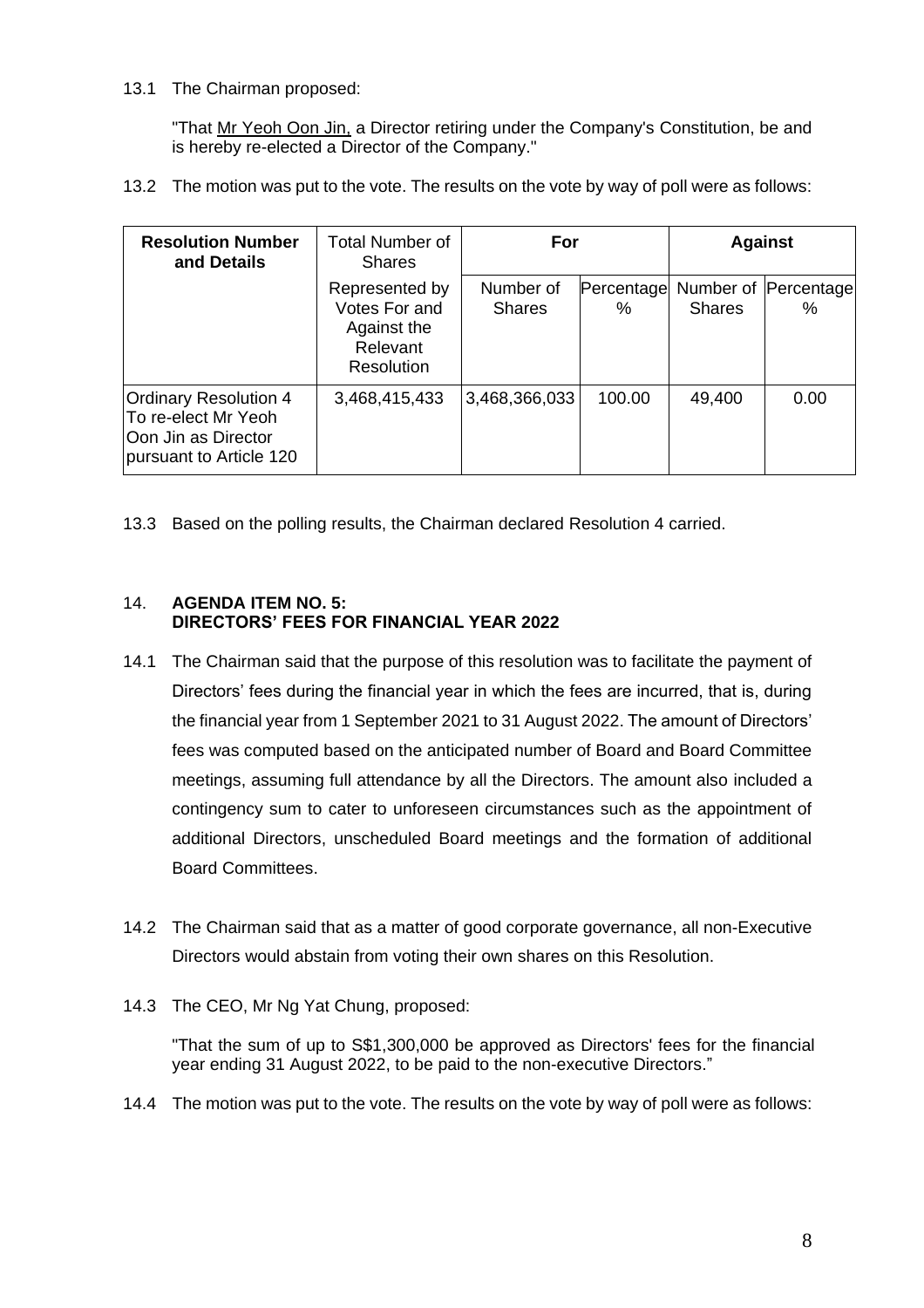| <b>Resolution Number</b><br>and Details                                                                          | Total Number of<br><b>Shares</b>                                         | For                        |                 | <b>Against</b> |                           |
|------------------------------------------------------------------------------------------------------------------|--------------------------------------------------------------------------|----------------------------|-----------------|----------------|---------------------------|
|                                                                                                                  | Represented by<br>Votes For and<br>Against the<br>Relevant<br>Resolution | Number of<br><b>Shares</b> | Percentage<br>% | <b>Shares</b>  | Number of Percentage<br>% |
| <b>Ordinary Resolution 5</b><br>To approve Directors'<br>fees for the financial<br>year ending 31 August<br>2022 | 212,099,562                                                              | 212,044,162                | 99.97           | 55,400         | 0.03                      |

14.5 Based on the polling results, the Chairman declared Resolution 5 carried.

#### 15. **AGENDA ITEM NO. 6: APPOINTMENT OF THE AUDITOR**

- 15.1 The Chairman said that item 6 was to appoint the Auditor and to authorise the Directors to fix its remuneration.
- 15.2 The Chairman proposed:

"That KPMG LLP be and are hereby appointed as the Auditor of the Company, and that the Directors be authorised to fix its remuneration."

15.3 The motion was put to the vote. The results on the vote by way of poll were as follows:

| <b>Resolution Number</b><br>and Details                                                                                | <b>Total Number of</b><br><b>Shares</b>                                  | For                        |                 | <b>Against</b> |                           |
|------------------------------------------------------------------------------------------------------------------------|--------------------------------------------------------------------------|----------------------------|-----------------|----------------|---------------------------|
|                                                                                                                        | Represented by<br>Votes For and<br>Against the<br>Relevant<br>Resolution | Number of<br><b>Shares</b> | Percentage<br>℅ | <b>Shares</b>  | Number of Percentage<br>% |
| <b>Ordinary Resolution 6</b><br>To re-appoint the<br>Auditor and authorise<br>the Directors to fix its<br>remuneration | 212,414,590                                                              | 212,384,590                | 99.99           | 30,000         | 0.01                      |

15.4 Based on the polling results, the Chairman declared Resolution 6 carried.

## **SPECIAL BUSINESS**

16. **AGENDA ITEM NO. 7**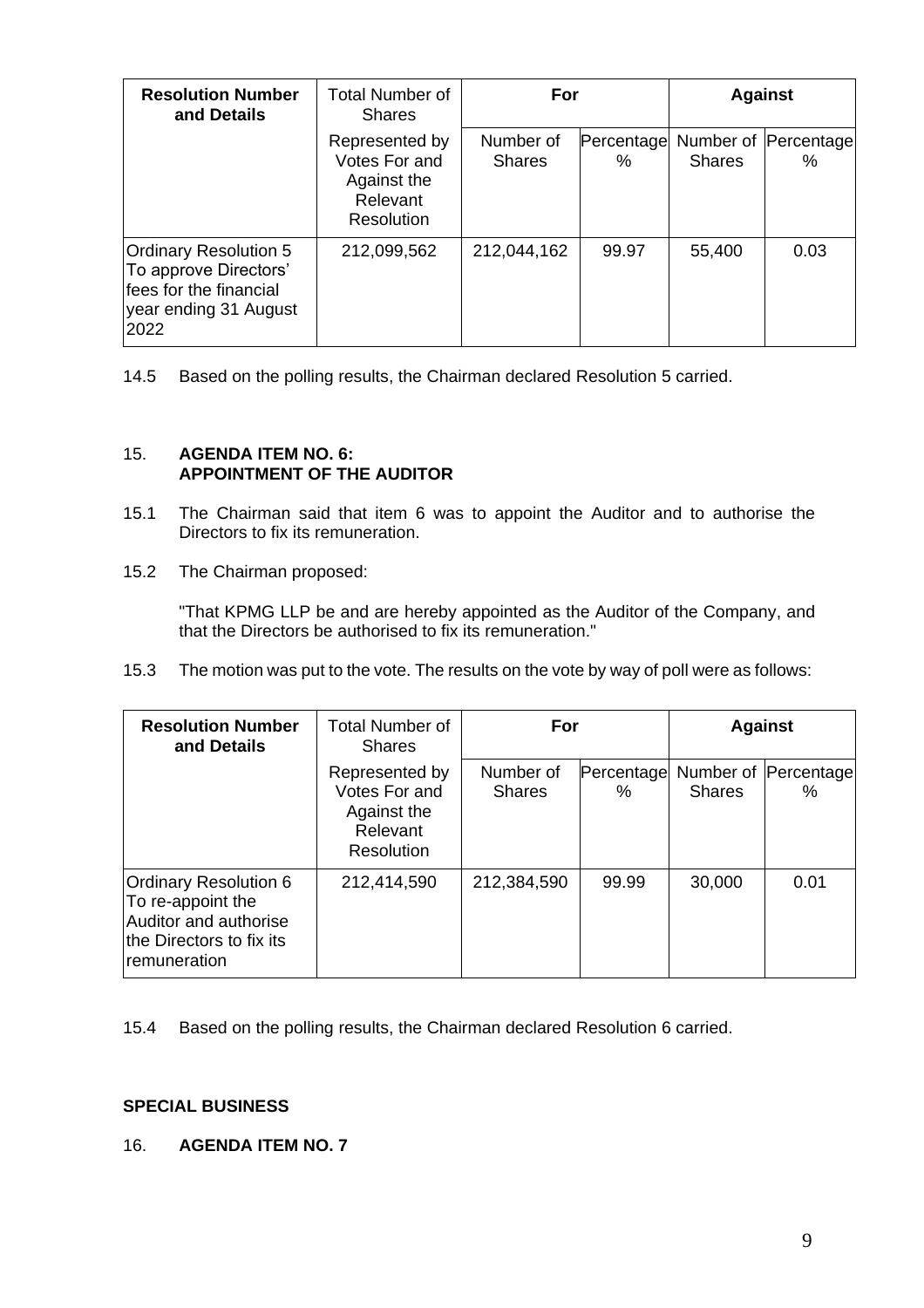16.1 The Chairman then proceeded to the Special Business on the Agenda, which was to consider and, if thought fit, to pass, with or without modifications, Resolutions 7(i) to 7(iii).

## 16.2 **AGENDA ITEM NO. 7(i):**

- 16.3 The Chairman explained that the purpose of Agenda item 7(i) was to allow Directors to issue shares and instruments convertible into shares in the Company, up to a limit of 50 per cent, of which the total number of shares to be issued other than on a prorata basis shall not exceed 10 per cent.
- 16.4 The Chairman proposed:

 "That pursuant to Section 161 of the Companies Act, Chapter 50 and the listing rules of the Singapore Exchange Securities Trading Limited (the "**SGX-ST**"), and subject to the provisions of the Newspaper and Printing Presses Act, Chapter 206, authority be and is hereby given to the Directors of the Company to:

- (a) (i) issue shares of the Company whether by way of rights, bonus or otherwise; and/or
	- (ii) make or grant offers, agreements or options (collectively, "**Instruments**") that might or would require shares to be issued, including but not limited to the creation and issue of (as well as adjustments to) warrants, debentures or other instruments convertible into shares,

at any time and upon such terms and conditions and for such purposes and to such persons as the Directors may in their absolute discretion deem fit; and

(b) (notwithstanding that the authority conferred by this Resolution may have ceased to be in force) issue shares in pursuance of any Instrument made or granted by the Directors while this Resolution was in force,

provided that:

- (1) the aggregate number of shares to be issued pursuant to this Resolution (including shares to be issued in pursuance of Instruments made or granted pursuant to this Resolution) does not exceed 50 per cent. of the total number of issued shares (excluding treasury shares and subsidiary holdings) (as calculated in accordance with sub-paragraph (2) below), of which the aggregate number of shares to be issued other than on a *pro rata* basis to shareholders of the Company (including shares to be issued in pursuance of Instruments made or granted pursuant to this Resolution) does not exceed 10 per cent. of the total number of issued shares (excluding treasury shares and subsidiary holdings) (as calculated in accordance with sub-paragraph (2) below);
- (2) (subject to such manner of calculation and adjustments as may be prescribed by the SGX-ST) for the purpose of determining the aggregate number of shares that may be issued under sub-paragraph (1) above, the percentage of issued shares shall be based on the total number of issued shares (excluding treasury shares and subsidiary holdings) at the time this Resolution is passed, after adjusting for: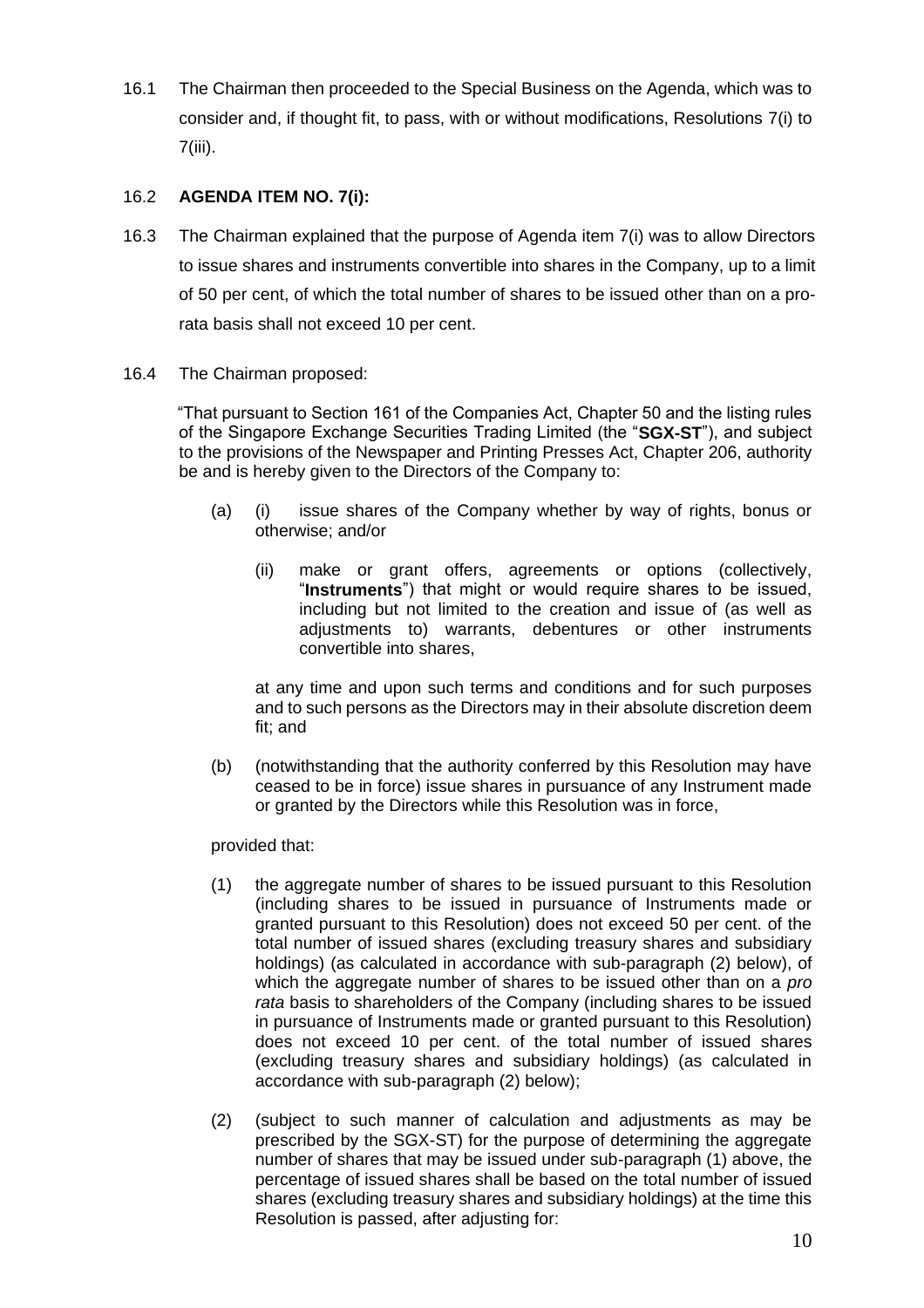- (i) new shares arising from the conversion or exercise of any convertible securities or share options or vesting of share awards which were issued and are outstanding or subsisting at the time this Resolution is passed; and
- (ii) any subsequent bonus issue, consolidation or subdivision of shares,

and, in sub-paragraph (1) above and this sub-paragraph (2), "subsidiary holdings" has the meaning given to it in the Listing Manual of the SGX-ST;

- (3) in exercising the authority conferred by this Resolution, the Company shall comply with the provisions of the Listing Manual of the SGX-ST for the time being in force (unless such compliance has been waived by the SGX-ST) and the Constitution for the time being of the Company; and
- (4) (unless revoked or varied by the Company in general meeting) the authority conferred by this Resolution shall continue in force until the conclusion of the next Annual General Meeting of the Company or the date by which the next Annual General Meeting of the Company is required by law to be held, whichever is the earlier."
- 16.5 The motion was put to the vote. The results on the vote by way of poll were as follows:

| <b>Resolution Number</b><br>and Details                                                                                                                                                          | Total Number of<br><b>Shares</b>                                         | For                        |                 | <b>Against</b> |                           |
|--------------------------------------------------------------------------------------------------------------------------------------------------------------------------------------------------|--------------------------------------------------------------------------|----------------------------|-----------------|----------------|---------------------------|
|                                                                                                                                                                                                  | Represented by<br>Votes For and<br>Against the<br>Relevant<br>Resolution | Number of<br><b>Shares</b> | Percentage<br>℅ | Shares         | Number of Percentage<br>% |
| <b>Ordinary Resolution 7(i)</b><br>To authorise the<br>Directors to issue<br>shares and instruments<br>convertible into shares<br>pursuant to Section 161<br>of the Companies Act,<br>Chapter 50 | 212,426,590                                                              | 199,306,344                | 93.82           | 13,120,246     | 6.18                      |

16.6 Based on the polling results, the Chairman declared Resolution 7(i) carried.

#### 17. **AGENDA ITEM NO. 7(ii):**

17.1 The Chairman explained that item 7(ii) was to authorise the Directors to grant awards and allot and issue ordinary shares pursuant to the SPH Performance Share Plan 2016.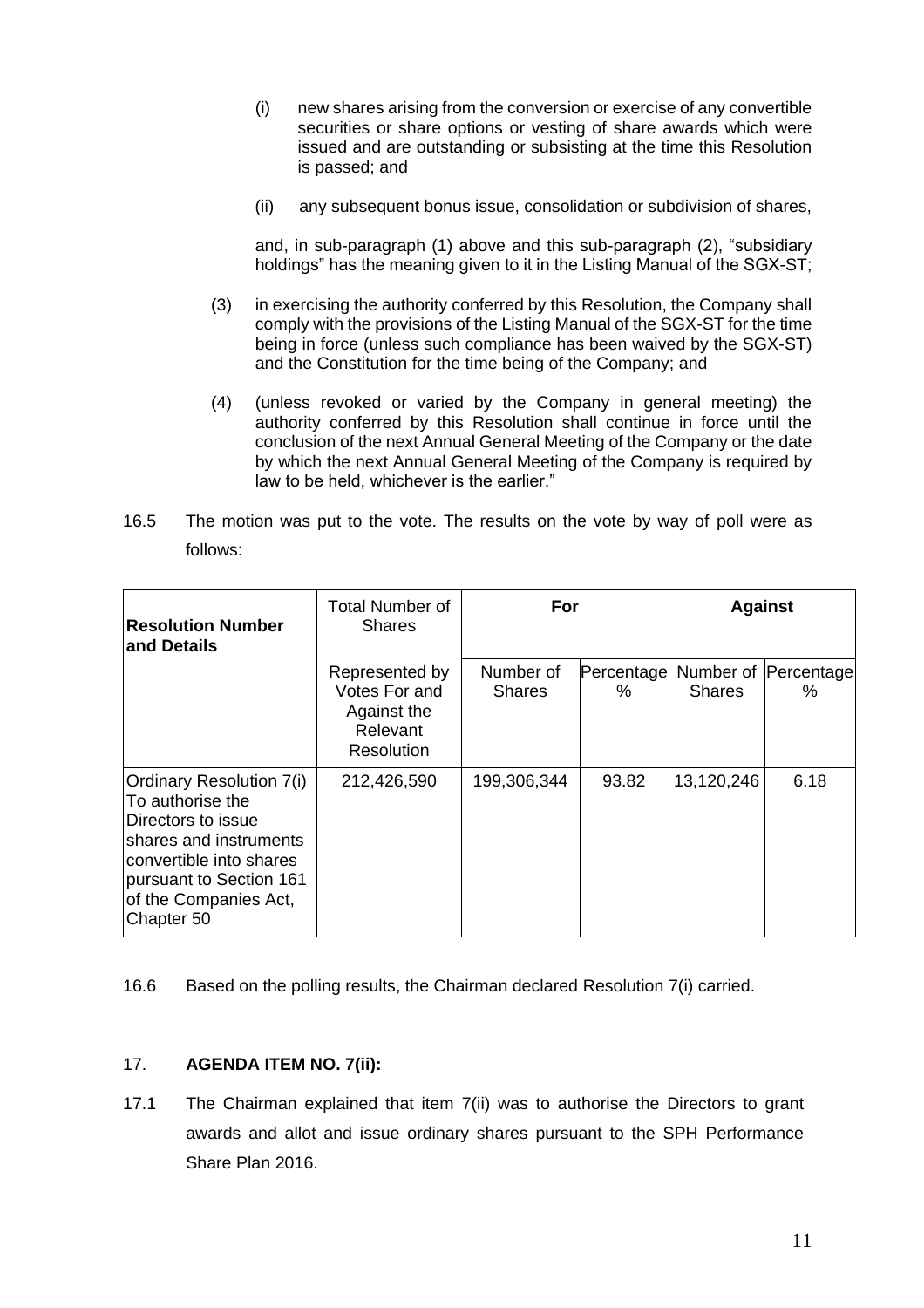- 17.2 The Chairman said that as a matter of good corporate governance, the Company had requested that the CEO and staff who are shareholders and eligible to participate in the SPH Performance Share Plan 2016 abstain from voting their own shares on this Resolution.
- 17.3 The Chairman proposed:

 "That the Directors of the Company be and are hereby authorised to grant awards ("**Awards**") in accordance with the provisions of the SPH Performance Share Plan 2016 (the "**SPH Performance Share Plan**") and to allot and issue from time to time such number of fully paid-up ordinary shares of the Company ("**Ordinary Shares**") as may be required to be delivered pursuant to the vesting of Awards under the SPH Performance Share Plan, provided that:

- (a) the aggregate number of (1) new Ordinary Shares allotted and issued and/or to be allotted and issued, (2) existing Ordinary Shares (including Ordinary Shares held as treasury shares) delivered and/or to be delivered, and (3) Ordinary Shares released and/or to be released in the form of cash in lieu of Ordinary Shares, pursuant to Awards granted under the SPH Performance Share Plan, shall not exceed 5 per cent. of the total number of issued Ordinary Shares (excluding treasury shares and subsidiary holdings) from time to time;
- (b) the aggregate number of Ordinary Shares under Awards to be granted pursuant to the SPH Performance Share Plan during the period (the "**Relevant Year**") commencing from this Annual General Meeting and ending on the date of the next Annual General Meeting of the Company or the date by which the next Annual General Meeting of the Company is required by law to be held, whichever is the earlier, shall not exceed 1 per cent. of the total number of issued Ordinary Shares (excluding treasury shares and subsidiary holdings) from time to time (the "**Yearly Limit**"); and
- (c) if the Yearly Limit is not fully utilised during the Relevant Year, any unutilised portion of the Yearly Limit may be used for the grant of Awards in subsequent years for the duration of the SPH Performance Share Plan,

and in this Resolution, "subsidiary holdings" has the meaning given to it in the Listing Manual of the Singapore Exchange Securities Trading Limited."

| <b>Resolution Number</b><br>and Details                                                     | Total Number of<br><b>Shares</b>                                         | For                        |                 | <b>Against</b> |                           |
|---------------------------------------------------------------------------------------------|--------------------------------------------------------------------------|----------------------------|-----------------|----------------|---------------------------|
|                                                                                             | Represented by<br>Votes For and<br>Against the<br>Relevant<br>Resolution | Number of<br><b>Shares</b> | Percentage<br>% | <b>Shares</b>  | Number of Percentage<br>% |
| Ordinary Resolution 7(ii)<br>To authorise the<br>Directors to grant<br>awards and allot and | 211,955,405                                                              | 211,290,295                | 99.69           | 665,110        | 0.31                      |

17.4 The motion was put to the vote. The results on the vote by way of poll were as follows: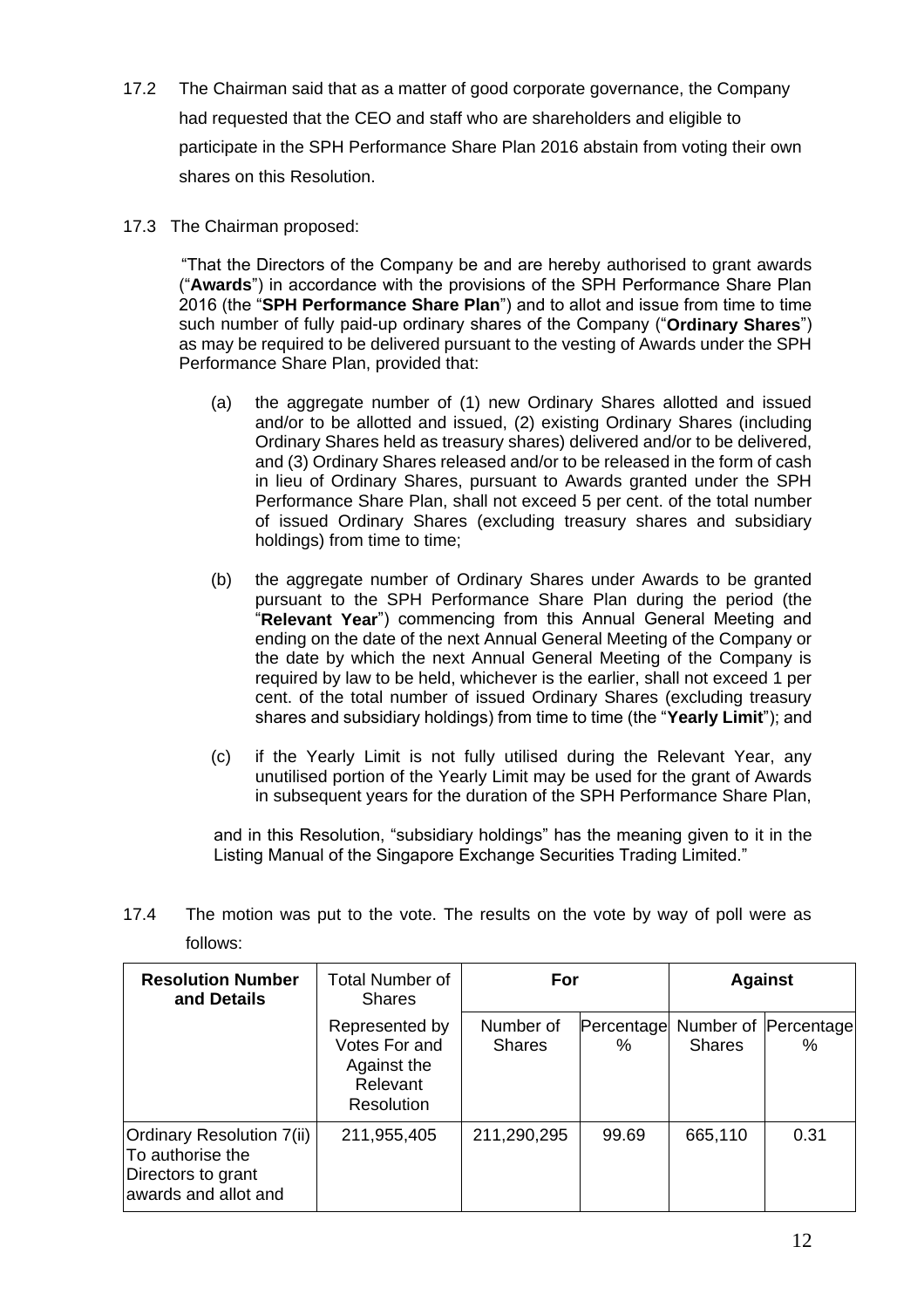| <b>issue ordinary shares</b><br>pursuant to the SPH |  |  |  |
|-----------------------------------------------------|--|--|--|
| Performance Share Plan<br> 2016                     |  |  |  |

17.5 Based on the polling results, the Chairman declared Resolution 7(ii) carried.

### 18. **AGENDA ITEM NO. 7(iii):**

- 18.1 The Chairman explained that Item 7(iii) was to renew the Share Buy Back mandate to permit the Company to purchase or acquire issued ordinary shares in the capital of the Company.
- 18.2 The Chairman said that the financial effects of the purchase of ordinary shares by the Company pursuant to the proposed Share Buy Back Mandate on the audited financial statements of the Company and the Group for the financial year ended 31 August 2021 are set out in greater detail in the Letter to Shareholders dated 2 November 2021.
- 18.3 The Chairman proposed:

"That:

- (a) for the purposes of Sections 76C and 76E of the Companies Act, Chapter 50 (the "**Companies Act**"), the exercise by the Directors of the Company of all the powers of the Company to purchase or otherwise acquire issued ordinary shares of the Company ("**Ordinary Shares**") not exceeding in aggregate the Maximum Limit (as hereafter defined), at such price or prices as may be determined by the Directors of the Company from time to time up to the Maximum Price (as hereafter defined), whether by way of:
	- (i) market purchase(s) on the Singapore Exchange Securities Trading Limited (the "**SGX-ST**"); and/or
	- (ii) off-market purchase(s) (if effected otherwise than on the SGX-ST) in accordance with any equal access scheme(s) as may be determined or formulated by the Directors as they consider fit, which scheme(s) shall satisfy all the conditions prescribed by the Companies Act,

and otherwise in accordance with all other laws and regulations and rules of the SGX-ST as may for the time being be applicable, be and is hereby authorised and approved generally and unconditionally (the "**Share Buy Back Mandate**");

(b) unless varied or revoked by the Company in general meeting, the authority conferred on the Directors of the Company pursuant to the Share Buy Back Mandate may be exercised by the Directors of the Company at any time and from time to time during the period commencing from the date of the passing of this Resolution and expiring on the earliest of: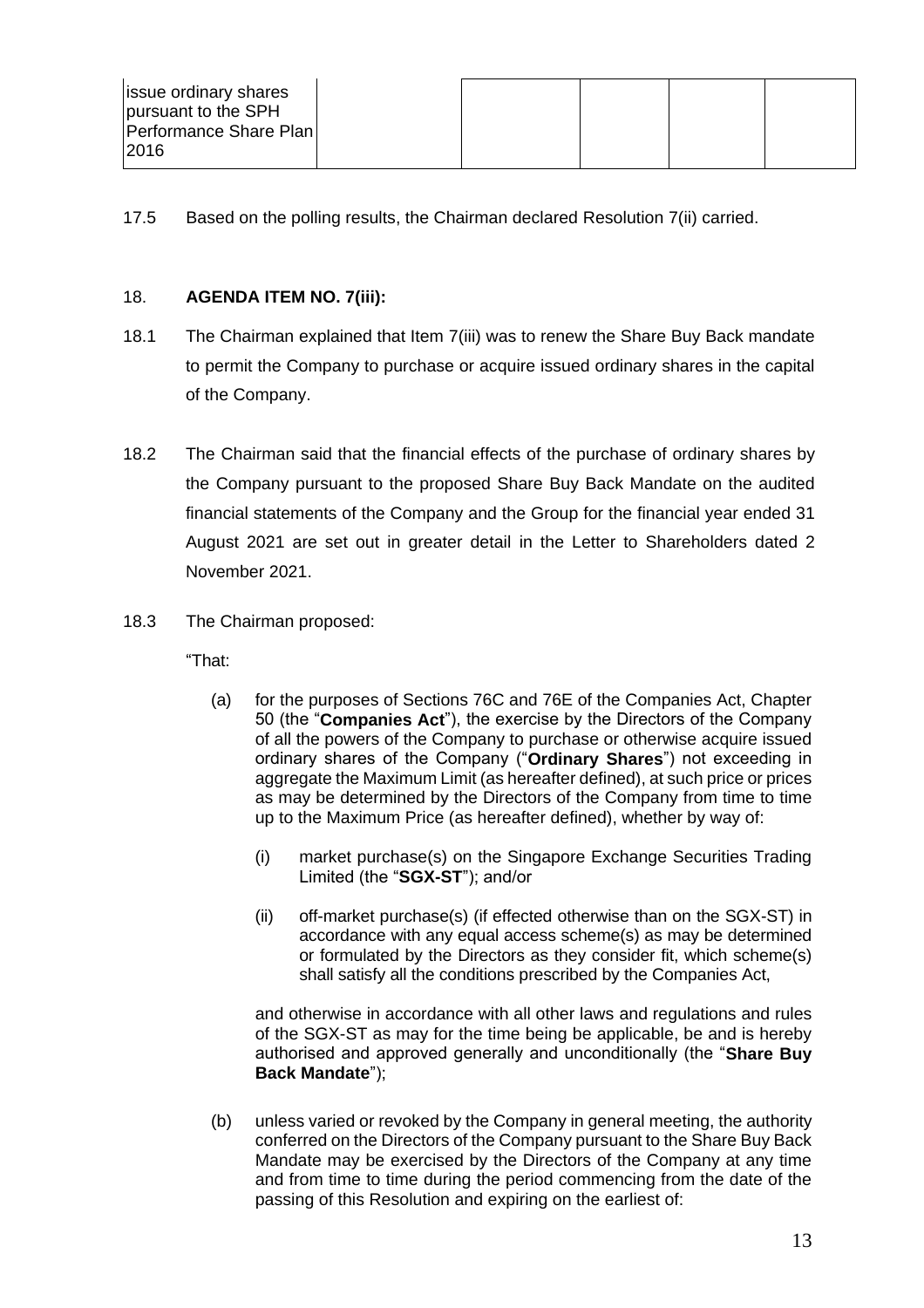- (i) the date on which the next Annual General Meeting of the Company is held;
- (ii) the date by which the next Annual General Meeting of the Company is required by law to be held; and
- (iii) the date on which purchases or acquisitions of Ordinary Shares pursuant to the Share Buy Back Mandate are carried out to the full extent mandated;
- (c) in this Resolution:

"**Average Closing Price**" means the average of the last dealt prices of an Ordinary Share for the five consecutive trading days on which the Ordinary Shares are transacted on the SGX-ST immediately preceding the date of market purchase by the Company or, as the case may be, the date of the making of the offer pursuant to the off-market purchase, and deemed to be adjusted, in accordance with the listing rules of the SGX-ST, for any corporate action which occurs during the relevant five day period and the date of market purchase by the Company or, as the case may be, the date of the making of the offer pursuant to the off-market purchase;

"**date of the making of the offer**" means the date on which the Company announces its intention to make an offer for the purchase or acquisition of Ordinary Shares from holders of Ordinary Shares, stating therein the purchase price (which shall not be more than the Maximum Price calculated on the foregoing basis) for each Ordinary Share and the relevant terms of the equal access scheme for effecting the off-market purchase;

"**Maximum Limit**" means that number of issued Ordinary Shares representing 10 per cent. of the total number of the issued Ordinary Shares as at the date of the passing of this Resolution (excluding treasury shares and subsidiary holdings (as defined in the Listing Manual of the SGX-ST)); and

"**Maximum Price**", in relation to an Ordinary Share to be purchased or acquired, means the purchase price (excluding brokerage, commission, applicable goods and services tax and other related expenses) which shall not exceed, in the case of a market purchase of an Ordinary Share and offmarket purchase pursuant to an equal access scheme, 105 per cent. of the Average Closing Price of the Ordinary Share; and

- (d) the Directors of the Company and/or any of them be and are hereby authorised to complete and do all such acts and things (including executing such documents as may be required) as they and/or he may consider expedient or necessary to give effect to the transactions contemplated and/or authorised by this Resolution."
- 18.4 The motion was put to the vote. The results on the vote by way of poll were as follows: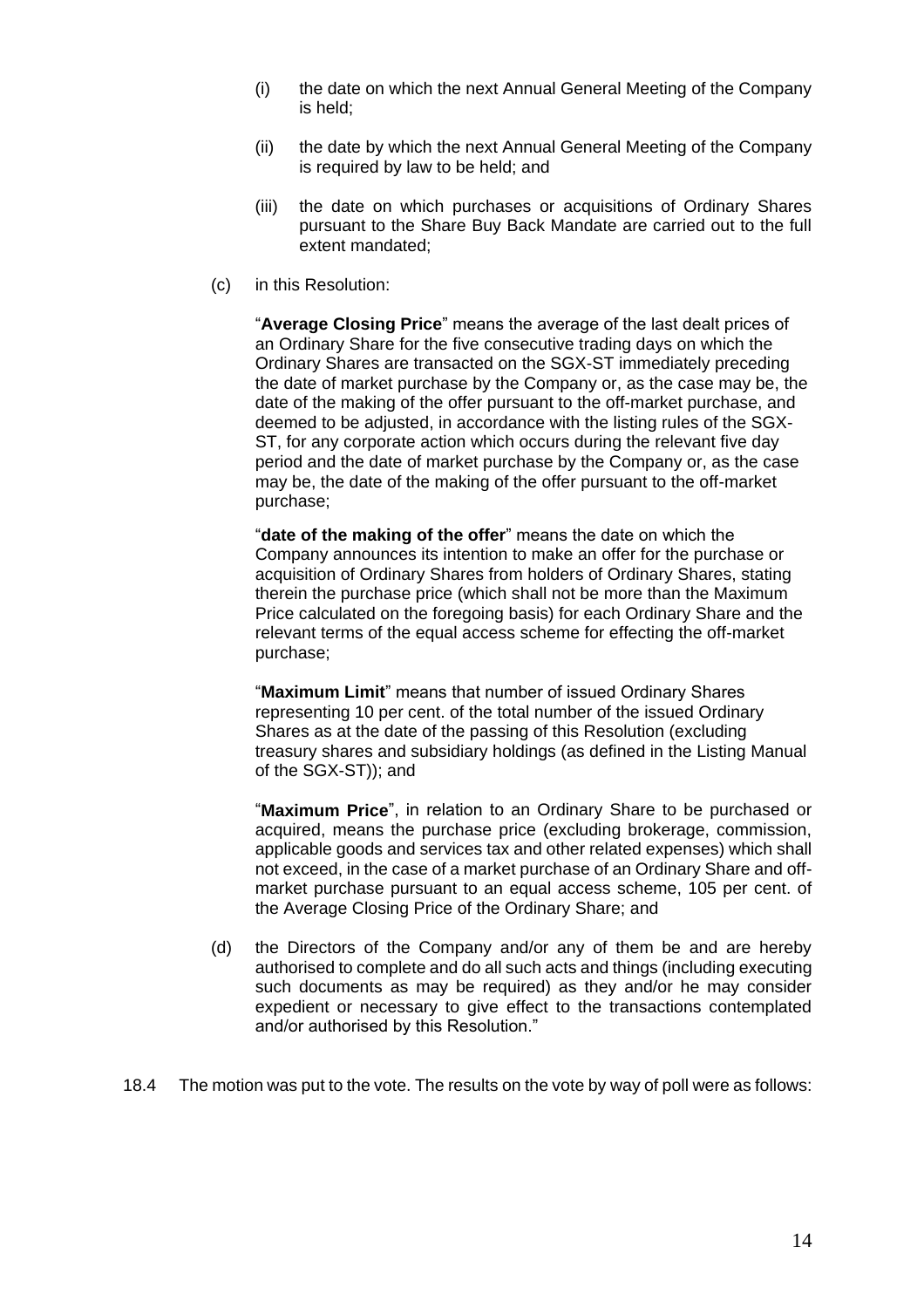| <b>Resolution Number</b><br>and Details                                                            | <b>Total Number of</b><br><b>Shares</b>                                  | For                        |                 | <b>Against</b> |                           |
|----------------------------------------------------------------------------------------------------|--------------------------------------------------------------------------|----------------------------|-----------------|----------------|---------------------------|
|                                                                                                    | Represented by<br>Votes For and<br>Against the<br>Relevant<br>Resolution | Number of<br><b>Shares</b> | Percentage<br>℅ | <b>Shares</b>  | Number of Percentage<br>% |
| <b>Ordinary Resolution</b><br>7(iii)<br>To approve the renewal<br>of the Share Buy Back<br>Mandate | 212,246,990                                                              | 212,216,990                | 99.99           | 30,000         | 0.01                      |

18.5 Based on the polling results, the Chairman declared Resolution 7(iii) carried.

## **19. TERMINATION OF MEETING**

- 19.1 On behalf of the SPH Board, the Chairman thanked shareholders for their presence at the AGM.
- 19.2 As all the agenda items had been dealt with, the Annual General Meeting was declared closed.

Confirmed

Chairman